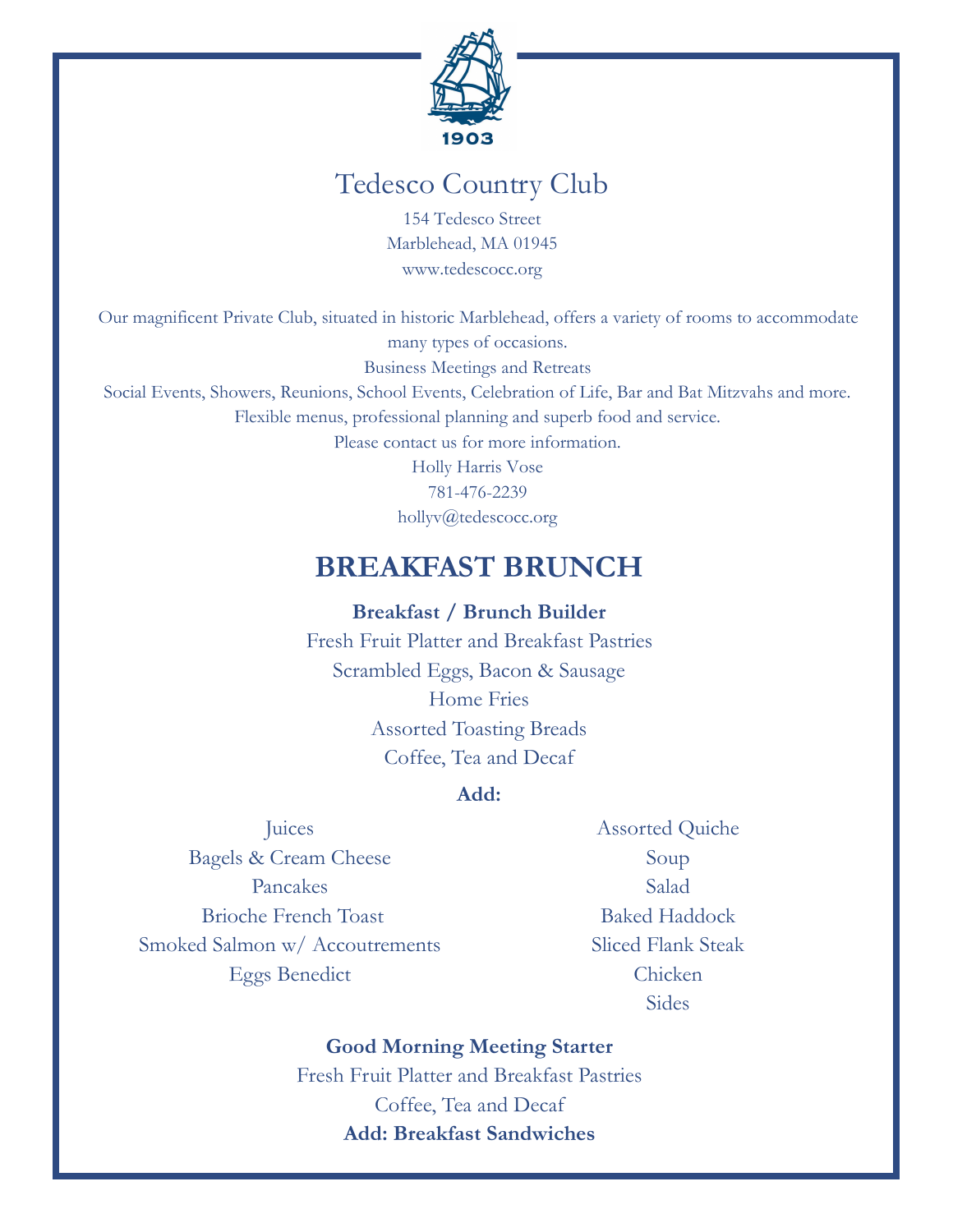

# **LUNCH**

### **Tea Luncheon**

Choice of (2) Salad, Fruit Plate or Soup Assorted Quiche House made Potato Chips Assorted Tea Sandwiches Coffee, Tea and Decaf

### **Classic Luncheon Buffet or Plated**

**(Entrée choices must be provided ahead for plated)** Choice of Salad Choice of Haddock, Swordfish or Salmon Choice of Chicken Choice of two sides Rolls and Butter Coffee, Tea and Decaf

### **The Deli**

Choice of Garden or Caesar Salad Assorted Deli Sandwiches Choice of (1) Cole Slaw, Potato Salad or Pasta Salad House made Potato Chips Assorted House Baked Cookies Coffee, Tea and Decaf

**Sandwich Board** Choice of (1) Soup or Salad Grilled Chicken and Pulled Pork (warm sandwiches) French Fries and Sweet Potato Fries Cole Slaw Assorted House Baked Cookies Coffee, Tea and Decaf

# **MEETING BREAKS**

#### **All Day Beverage Station**

Coffee, Tea and Decaf Tedesco Bottled Water **Add: Soft Drinks**

**Sweet Break** Assorted House made Cookies

> **Savory Break** Cheese and Crackers

# **BEVERAGE STATIONS**

#### **Mimosa Bar**

Orange Juice, Pomegranate Juice, Peach Puree, Raspberry Puree

**Bloody Mary Bar**  Celery, Bacon Strips, Shrimp, Lemons, Limes, Pickles

**House Wine Bar** White, Rose, Red and Sparkling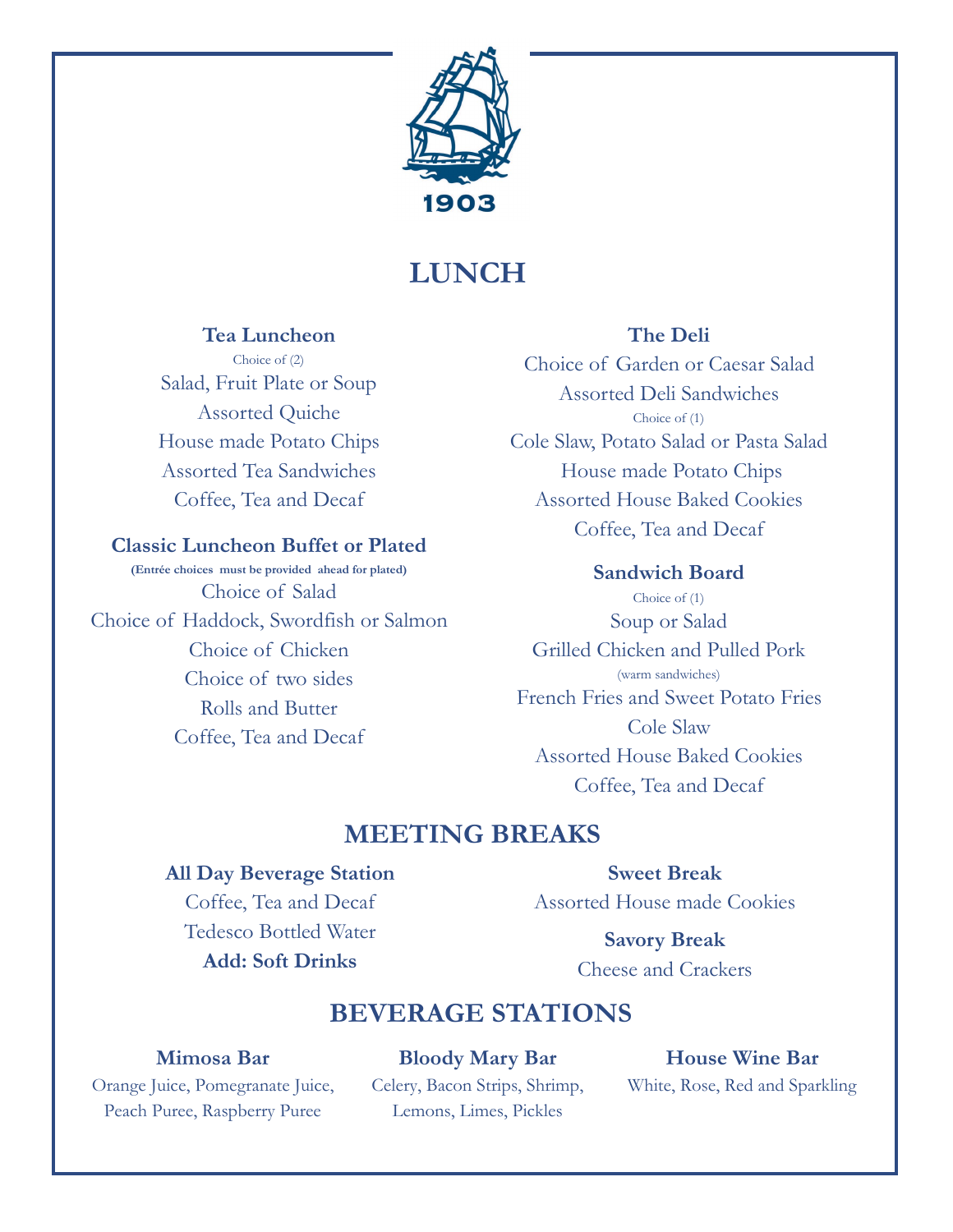

# **DINNER**

# **Cocktail Hour Passed Hors d'oeuvres for 1 hour / per person**

**Cold** Wedge Salad Spears, Bacon, Bleu Cheese Dressing

Marinated Mushroom, Goat Cheese Crostini

Bruschetta with Tomato, Local Mozzarella, Basil Pesto, Aged Balsamic Drizzle

Tuna Tartare, Wasabi Aioli, Pickled Ginger

Jumbo Shrimp Cocktail

Chilled Prime Rib Crostini, Horseradish Spread, Chives

**Hot** Buffalo Chicken Bites, Bleu Cheese Dip

Crispy Arancini, Pesto or Marinara Crispy Mushroom Arancini Crispy Prosciutto and Pea Arancini

**Hot (continued)** Chicken Satay, Peanut Sauce

Bacon wrapped Scallops

Petit Crab Cakes, Sriracha Aioli

Chicken or Coconut Shrimp, Sweet Chili Sauce

Warm Ricotta Crostini, Honey, Almonds

House-made Falafel, Tzatziki Sauce

Chickpea "Fries," Harissa Aioli, Fried Herbs

Fried Meatballs, Marinara Sauce

Lamb Lollipop, Harissa

Tenderloin Crostini, Mushroom Duxelles, Fried Garlic

### **Cocktail Hour Stationary Hors d'oeuvres**

Vegetable Platter Fresh Cut Garden Crudités with assorted Dips

Fresh Fruit Platter Assorted Seasonal Fresh Fruits and Berries

Gourmet Cheese Platter International and Domestic Cheese with assorted Gourmet Crackers

Mediterranean Platter Olives, Spicy Feta Cheese, Hummus, Tabbouleh, Crudités and Pita

Charcuterie Platter Sliced Artisanal Meats, Pickles, Mustards and Breads

> House-made Chips and Dips House-made Potato Chips with choice of Onion Dip, Spicy Chicken Dip, Fish Dip, Spinach & Artichoke Dip

Guacamole Bar Guacamole, Pico de Gallo, Queso Fresco, Jalapenos, Cilantro and Tortilla Chips

> Raw Bar Custom and Market Pricing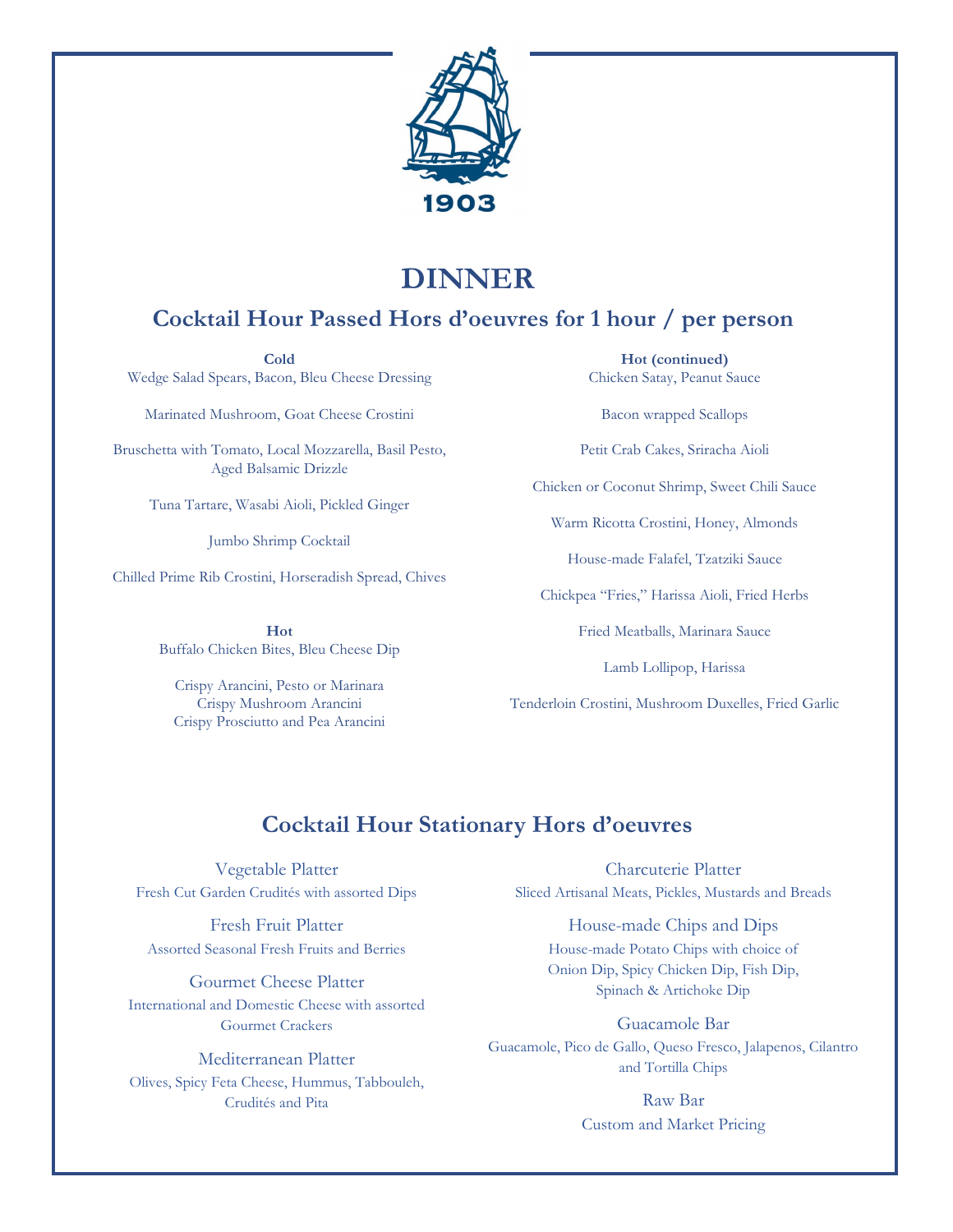

**DINNER**

## **Plated Entrees**

Includes choice of one salad with rolls and butter and two sides (see lists), Coffee, Tea & Decaf Individual Entrée Count must be provided 10 days prior to event Choose two proteins and one vegetarian An additional protein option may be selected for \$3pp

#### **Filet of Beef**

**Chicken Breast** with Tomato Caper Relish

**Swordfish** with Tropical Relish

**Faroe Island Salmon** with Tomato Caper Relish

### **Buffets**

Buffets include Salad (plated or buffet), Rolls and Butter, two sides, Coffee, Tea & Deaf

### **Marblehead Buffet**

Choose two protein entrees from category A and a vegetarian / vegan entree

#### **Swampscott Buffet**

Choose one protein entrée from category A, one protein option from category B and a vegetarian / vegan entrée

#### **Category A.**

Chicken Breast Tomato Caper Relish Breaded Chicken Cutlet Arugula Pesto and Goat Cheese Carved Turkey Breast with Gravy Baked Haddock Lemon Beurre Blanc Carved Pork Loin with Chimichurri Pasta with Beef Bolognese

#### **Category B.**

Sliced Flank Steak Sweet Onion Soubise Marinated Steak Tips **Category C.** Carved Prime Rib Au Jus Carved New York Sirloin Brandy Peppercorn Sauce Carved Beef Tenderloin Port Wine Demi-Glace

Custom Vegetarian Options

**Baked Haddock** with Buttery Crumbs

**Halibut** with Sumac Beurre Blanc

**Shrimp** with Scampi or Coconut Curry

**Custom Vegetarian or Vegan**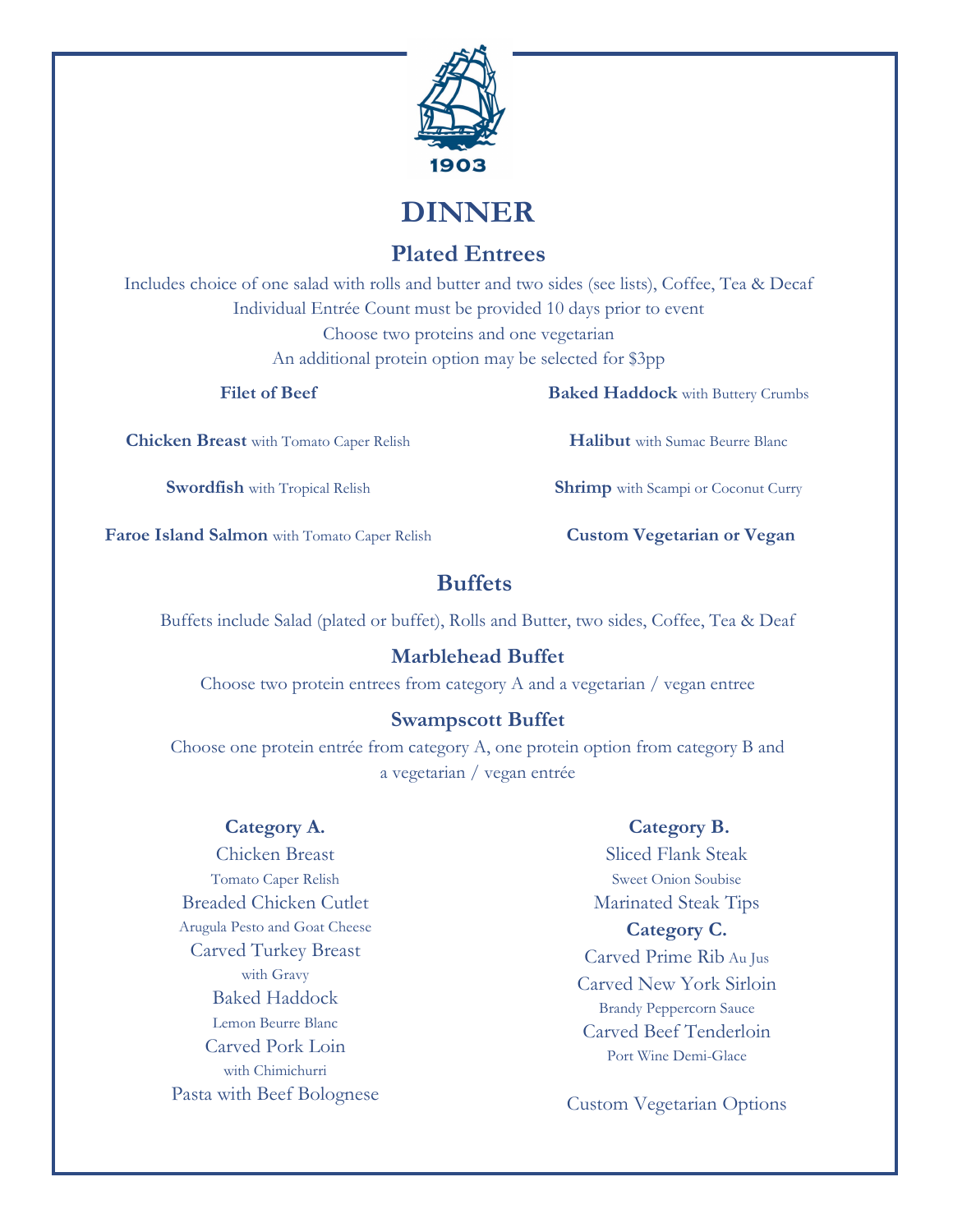

## **Barbeque Buffet**

Garden Salad with Assorted Dressings Rolls and Butter BBQ Chicken Thighs or Breasts Pulled Pork and BBQ Ribs Macaroni & Cheese Corn Bread and Butter Cole Slaw, Potato Salad or Pasta Salad Strawberry Shortcake Coffee, Tea and Decaf

## **Italian Buffet**

Caesar Salad Garlic Bread Chicken Parmesan, Picatta or Marsala Pasta with Meatballs or Meat Sauce Caprese Pasta Grilled Vegetable Platter Italian Cookies Coffee, Tea and Decaf

## **New England Clam Bake**

Boiled Lobster with Butter BBQ Chicken OR Sliced Flank Steak Clam or Seafood Chowder Garden Salad Corn on the Cob

### **SALADS**

Caesar Salad Garden Salad Kale Salad Baby Kale, Goat Cheese and Candied Nuts Greek Salad Chopped Romaine, Red Onions, Feta Cheese, Olives, Tomatoes and Cucumbers

### **SIDES**

Roasted Cauliflower, Broccoli, Green Beans, Asparagus, Roasted Potatoes, Quinoa, Mashed Potatoes, Steak Fries, Roasted Baby Carrots, Grilled Summer Squash, Roasted Sweet Potato Wedges

# **DESSERTS**

Assorted Cookies House made Brownies Assorted small Cannoli Assorted small Cupcakes Chocolate Mousse Fruit Cobbler Petit Fours

#### Ice Cream Sundae Bar

Vanilla and Chocolate Ice Cream, Chocolate Sauce, Whipped Cream, Candy Toppings Chopped Nuts and Cherries